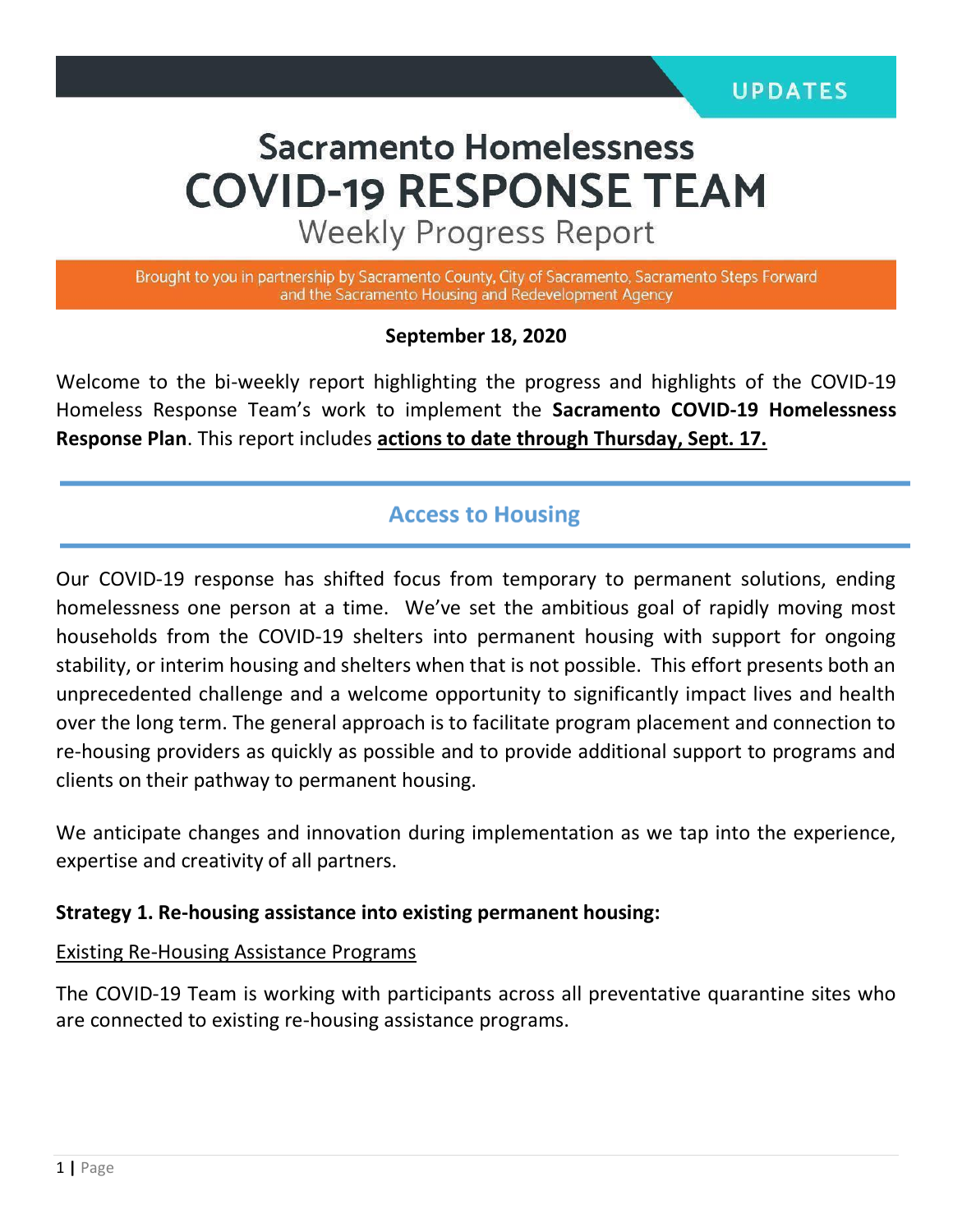| <b>Re-Housing Programs</b>                                   | Approximate # of<br>connected clients        |
|--------------------------------------------------------------|----------------------------------------------|
| <b>Supportive Services for Veterans</b>                      | 32 clients                                   |
| City's Pathways to Health + Home                             | 145 clients                                  |
| County's Behavioral Health Re-<br><b>Housing Services</b>    | 85 clients                                   |
| CoC's Shelter Plus Care Program                              | 6 clients                                    |
| County's Flexible Housing Pool -<br>existing program clients | 12 clients                                   |
| County's Flexible Housing Pool -<br>expanded program         | 50 referred to date<br>200 anticipated total |
| Room and Board                                               | 25 anticipated                               |

• Continuum of Care (CoC) Permanent Supportive Housing (PSH) - the CoC has temporarily modified the Coordinated Entry prioritization criteria through the end of the year to include COVID vulnerabilities. As permanent supportive housing becomes available through the coordinated entry process, participants in the COVID sites will be placed through coordinated entry.

Progress over the last two weeks, include:

- A second cohort of 25 clients have been referred to the expanded County Flexible Housing Pool program prioritized based on age. In the coming days, participants will be connected to community providers offering intensive case management and property related services.
- Community Solutions conducted a case conferencing training for Response Team leads, program leads on best practices for case conferencing.
- Continued regular meetings with re-housing program leads, started conversations around barriers to housing and how to resolve issues across programs.
- Following up on connections and resources including: In-Home Supportive Services (IHSS), employment services, substance use programs, rehabilitation centers, medically assisted treatment programs to name a few.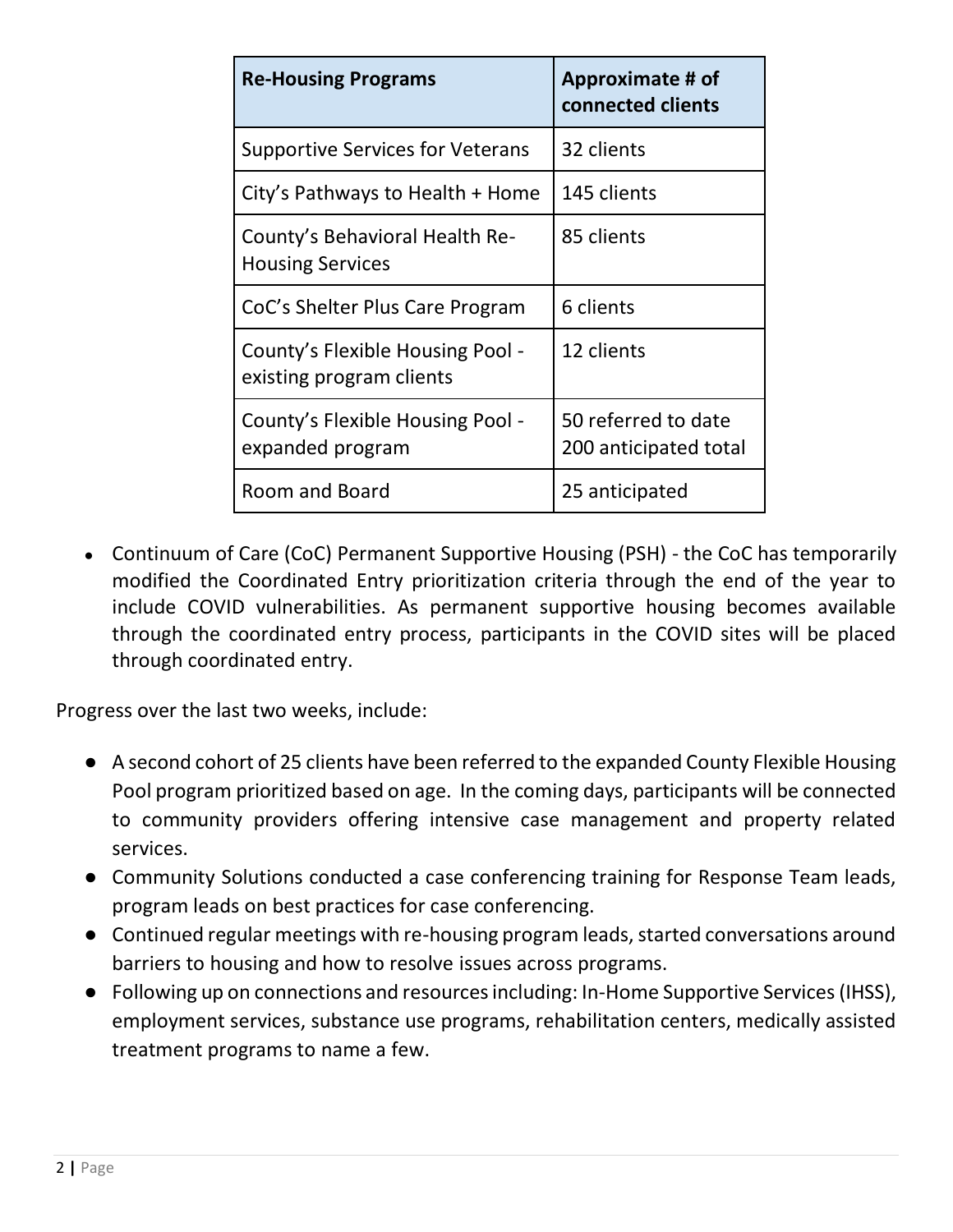### Onsite Navigation and Problem Solving

In addition to connecting to re-housing programs, an onsite navigation/problem solving team comprised of SSF navigators, Goodwill staff and DHA social workers has been organized to engage and support participants in their transition to permanent housing, when possible, or temporary shelter. Progress includes:

- Completion of a strengths-based housing assessment of all willing participants across all Project RoomKey sites;
- Team members have started problem solving conversations with clients not connected to other re-housing programs at the motel site closing on September 30th to discuss problem solve housing pathways and services;
- A new problem-solving financial assistance program that will assist households who are able to secure permanent housing with one-time, limited financial assistance has been launched.

### Other Activities

- The re-housing program in the Homeless Management Information System (HMIS) that will assist re-housing case managers and provide the basis for ongoing reporting has been set-up.
- With one motel site closing on September 30th, the Response Team has been working in partnership with re-housing programs, on-site staff and navigators on exit destinations including permanent housing. For clients who are not able to exit directly to permanent housing, we are working on connecting clients to an exit to scattered site, congregate site, other re-housing programs exit destinations.

## **Strategy 2. Development of new permanent supportive housing through motel acquisition and conversion:**

This strategy would take advantage of the opportunity to purchase motels or other real estate for use as permanent supportive housing for persons experiencing homelessness. Four applications from SHRA and the City were submitted to the State under Project Homekey. The status of the Sacramento applications are as follows:

- SHRA and Jamboree Housing Corporation application for the Hawthorne Suites in the Richards Boulevard area. SHRA has received word that the State has reserved \$12.4 million for this project.
- SHRA and Mercy Housing application for the Woodspring Suites on La Mancha Way in south Sacramento. SHRA has received word that the State has reserved \$14.5 million for this project.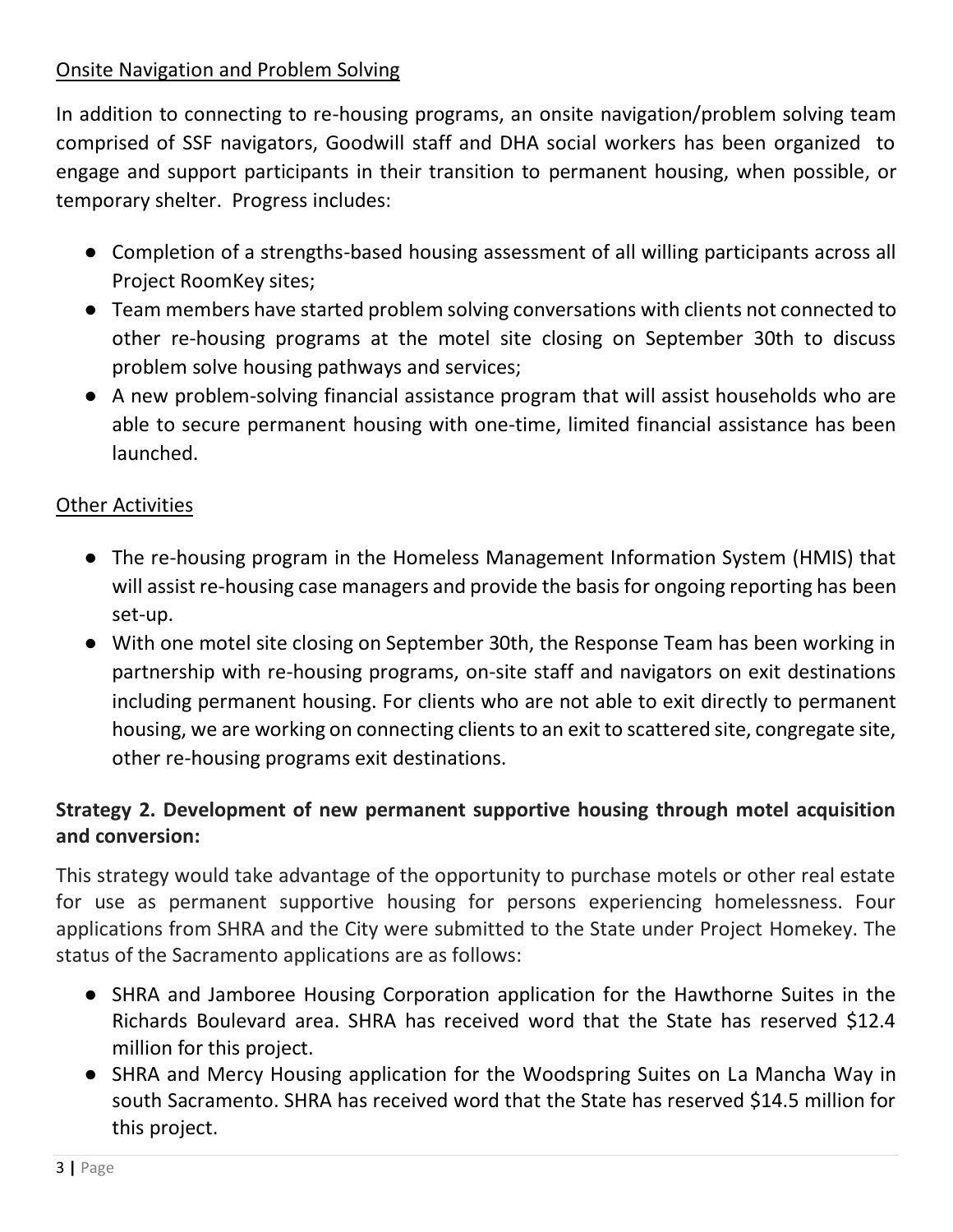- The City of Sacramento and WEAVE, Inc. application for nine manufactured housing units. The City has received word that the State has reserved \$1.566 million for this project.
- The City of Sacramento and Saint John's Program for Real Change application to serve 20 households with manufactured housing and efficiency units. The City is waiting to hear on this application.

In addition, housing efforts continue more broadly:

• Since April 8, 62 families have moved into permanent housing from the City's Pathways and the County's Flexible Supportive Housing Program with a Housing Choice Voucher.

## **Isolation/Quarantine Units for Persons Experiencing Homelessness**

*As an emergency response to COVID-19, medically supported isolation care centers, and preventative quarantine care centers have been temporarily funded to provide safe places for people experiencing homelessness who are COVID+, symptomatic or otherwise highly vulnerable.*

| <b>Total Care Centers Open</b>                              | <b>Total Since 4/8</b> |
|-------------------------------------------------------------|------------------------|
| # Preventative Quarantine Care Center (PQCC) Motels         | 4 motels               |
| # motel rooms                                               | 522 rooms              |
| # Medically Supported Isolation Care Center (MICC) Trailers | 18 trailers            |
| # Preventative Quarantine Care Center (PQCC) Trailers       | 41 trailers            |
| <b>TOTAL MICC</b>                                           | 18 trailers            |
| <b>TOTAL PQCC</b>                                           | 563 rooms/trailers     |

| <b>Served in Trailers and Motels</b> | Week between 9/4-9/17 | Total since 4/8            |
|--------------------------------------|-----------------------|----------------------------|
| # Served in MICC Trailers            | 5 HH/6 individuals    | 119 HH/105 individuals     |
| # Served in PQCC Trailers            | 8 HH/10 individuals   | 75 HH/81 individuals       |
| # Served in PQCC Motels              | 34 HH/42 individuals  | 779 HH/1,032 individuals   |
| <b>TOTAL Served*</b>                 | 47 HH/58 individuals  | 1,004 HH/1,232 individuals |

*\*Total unduplicated served since 4/8/20 are: 834 HH/1,062 individuals.*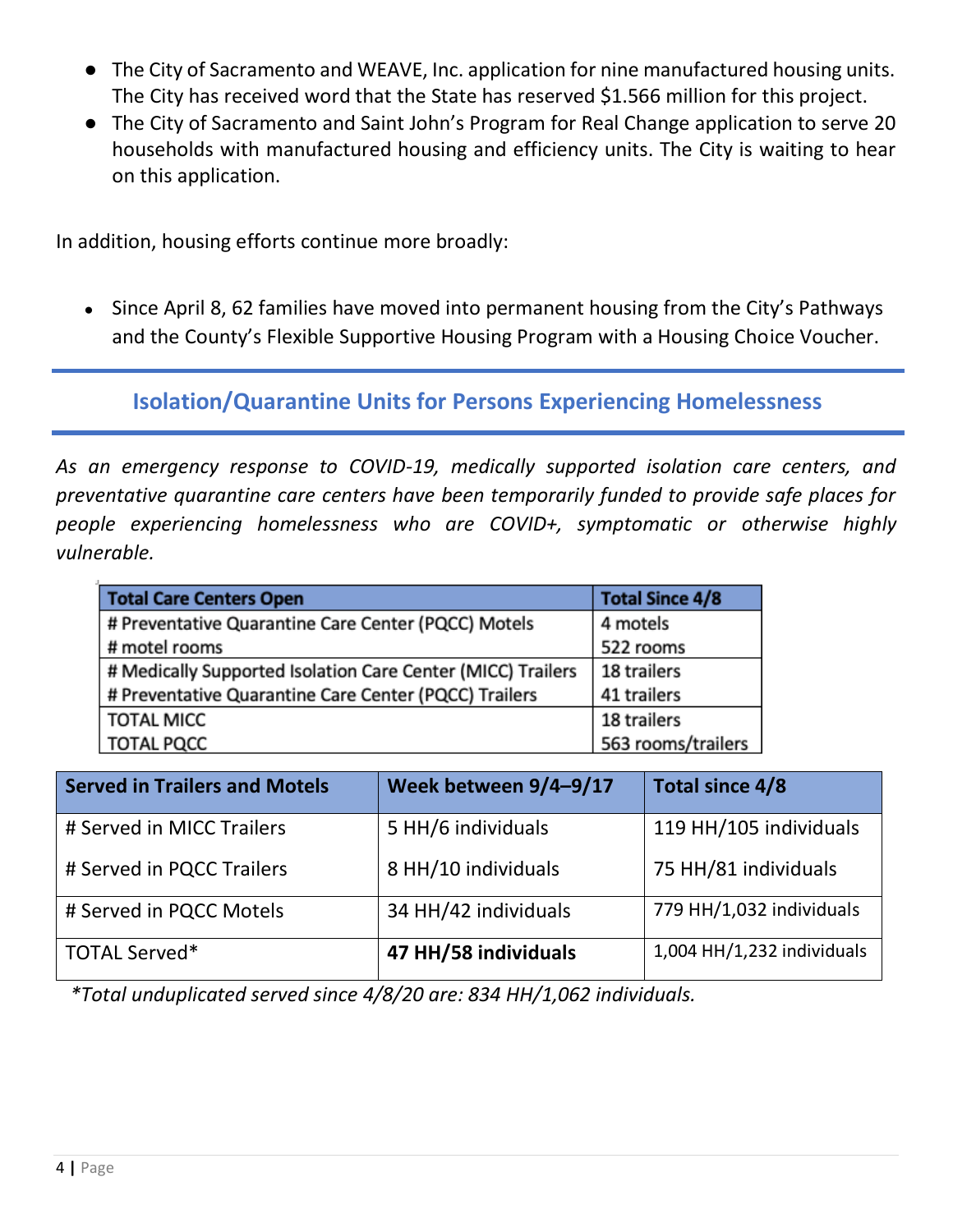## **Ensuring Safety and Health for Persons Living Outdoors**

*This strategy is focused around providing coordinated support to people who are unsheltered to remain safely in place per CDC guidance to slow the spread of COVID-19.*

#### **Sanitation equipment:**

Since efforts began April 8, teams have installed 58 handwashing stations and 52 toilets in 40 locations. The placement of these stations is dynamic, and equipment may be moved.

#### **Encampments and outreach:**

Number of encampments with more than 20 individuals identified: 45 Number of encampments with less than 20 individuals identified: 48 Total number of encampments identified: 93

| <b>Encampment Activities</b>                                       | <b>Week between</b><br>$9/4 - 9/17$ | Total since 4/8 |
|--------------------------------------------------------------------|-------------------------------------|-----------------|
| # Meals served through Loaves and Fishes                           | n/a                                 | 19,400          |
| # Meals served by Sacramento Covered                               | n/a                                 | 14,800          |
| # Meals served by volunteer groups*                                | n/a                                 | 16,251          |
| # Meals served by Solomons/YMCA/Feed<br><b>Sacramento Homeless</b> | 3,000                               | 16,000          |

- As the COVID-19 Homelessness Response Team shifts its focus to rehousing the Project Roomkey guests, the enhanced outreach to encampments for access to these rooms has ended. During the course of their regular duties, outreach workers still conduct the assessments with people who are COVID+ or awaiting test results to access medical isolation trailers. However, the majority of these entries come directly through hospitals and other health care providers.
- Additional funding through the County Department of Health Services has been identified to continue encampment services through the end of December.
- During this reporting period, 34 pallets (288 gallons/pallet) of water were distributed to encampments throughout the county. The three pathways of delivery are the volunteer network, SANE and Loaves & Fishes.